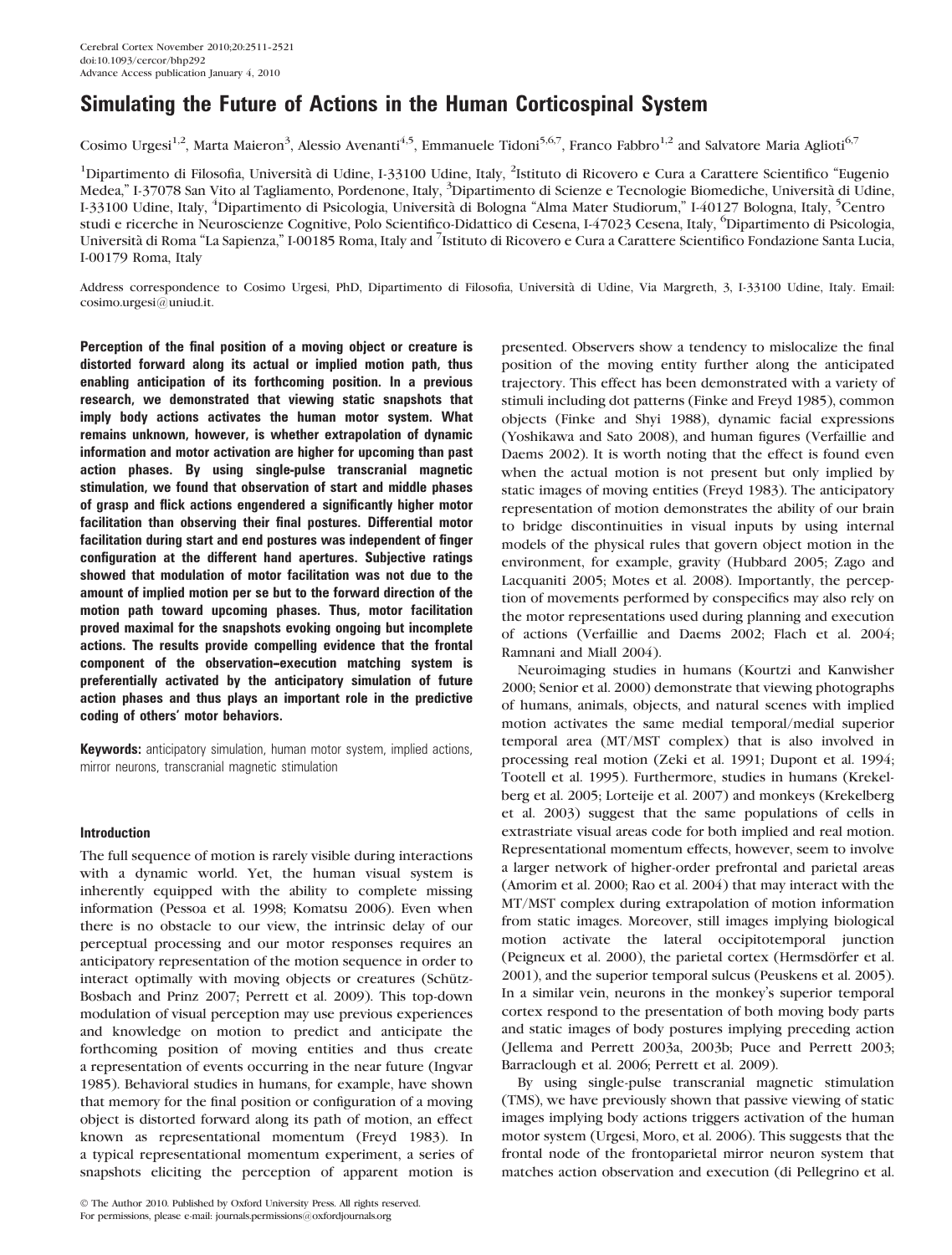1992; Rizzolatti and Craighero 2004) may play a major role in the extrapolation of dynamic information from static images that imply body actions. Previous TMS studies have shown that mirror motor facilitation is specific to the muscle involved in the observed action (Fadiga et al. 1995; Romani et al. 2005; Urgesi, Candidi, et al. 2006), is comparable for intransitive body movements and goal-directed actions (Fadiga et al. 1995, 2005; Cattaneo et al. 2009) and can be modulated by the temporal dynamics of the observed actions, simulating the time course of activations during movement execution (Baldissera et al. 2001; Gangitano et al. 2001, 2004; Borroni et al. 2005; Montagna et al. 2005). These findings suggest that mirror facilitations represent action kinematics, more than the goal or the intention beyond an action. Repetitive TMS over the ventral premotor cortex ceased the increase of motor excitability during action observation, suggesting that computation carried out in the frontal node of the mirror neuron system are critical for mirror motor facilitation to occur (Avenanti et al. 2007). These results are well in keeping with a hierarchical model of human action understanding in which the frontal and parietal nodes of the human mirror neuron system have different roles in encoding the action kinematics and the action goals or intentions, respectively (Grafton and Hamilton 2007).

Notably, mirror motor facilitation of the first dorsal interosseous (FDI) muscle was present during observation of static snapshots representing the middle postures of a mimicked grasping action, where the hand had maximal grasp aperture (Urgesi, Moro, et al. 2006). In contrast, it was absent not only during observation of a resting, relaxed hand but also during observation of the end posture of the same action, where the hand had maximal finger closure. What remains unknown is whether mirror motor facilitation is selectively linked to the extraction of dynamic information about the upcoming or past action phases. In particular, no study has thus far addressed the issue of whether the motor facilitation found during observation of implied action stimuli derives from mere reading out of muscle contraction and joint configuration or from the anticipatory simulation of the temporal deployment of the action depicted in a given snapshot.

Here, we addressed this issue by exploring any differential modulation of motor potentials evoked by single-pulse TMS while participants observed static snapshots representing the start, middle, or end postures of 2 different right-hand actions: grasping a ball (grasp) or flicking a ball with the index finger (flick; Fig. 1). We chose these 2 actions because finger configuration in the start phase of grasp actions was comparable with the end posture of flick actions, whereas the end posture of grasp actions was comparable with finger configuration in the start phase of flick actions. Thus, experimental stimuli may allow one to distinguish the corticospinal encoding of the finger aperture and the temporal phase of the observed action. We tested whether motor resonance is linked to the creation of an internal representation of finger configuration independently of the temporal phase of the observed action. Were this the case, maximal FDI facilitation should be obtained during observation of grasp-start postures and flick-end postures, where the index finger was maximally extended (Gangitano et al. 2001). In contrast, were motor resonance influenced by the anticipatory simulation of the deployment of actions in the future, corticospinal facilitation should be found during observation of start and middle postures of both grasp and flick actions, where the actions were still ongoing, but not during observation of end



Figure 1. Examples of the experimental stimuli and factorial design. Participants viewed color pictures depicting the initial (start), intermediate (middle), and final (end) phases of 2 actions, namely, grasping a ball (grasp) and flicking a ball (flick). The crucial experimental manipulation was the finger configuration in the different phases of the 2 actions. Indeed, finger configuration in the start phase of grasp actions was comparable with the end posture of flick actions, whereas the end posture of grasp actions was similar to the finger configuration in the start phase of flick actions.

postures, where the actions were complete. Because the index finger was maximally extended in the grasp-start postures and maximally flexed in the flick-start postures, maximal motor facilitation during observation of both grasp and flick start phases cannot be ascribed to mere reading out of finger kinematics. This result would, thus, support the view that mirror corticospinal facilitation is specific for the observation of postures representing ongoing, but incomplete actions, and largely independent of mere reading out of finger configuration.

# Materials and Methods

#### **Participants**

Eighteen healthy individuals (7 women) aged 19-37 (mean 22.1 years) were recruited at the University of Udine for the action observation TMS experiment. Furthermore, 6 additional individuals (3 women) aged 24-33 (mean 27.7 years), who did not participate in the TMS experiment, were recruited at the University of Bologna for the action execution experiment. All participants were right handed according to a standard handedness inventory (Briggs and Nebes 1975). They had normal or corrected-to-normal visual acuity in both eyes and were naïve as to the purposes of the experiment. Information about the experimental hypothesis was provided only after the experimental tests had been completed. Participants gave their written informed consent and received credits for their participation in the study. The procedures were approved by the Ethics Committee of the IRCCS Eugenio Medea and were in accordance with the ethical standards of the 1964 Declaration of Helsinki. None of the participants had neurological, psychiatric, or other medical problems or any contraindication to TMS (Wassermann 1998). No discomfort or adverse effects during TMS were reported or noticed.

#### Stimuli

Stimuli were color pictures taken with a digital camera during the execution of right-hand precision grasp and flick actions by 4 male (aged 22-28 years) and 4 female (aged 23-29 years) models. Presenting 8 different hand stimuli allowed minimizing habituation and loss of attention. For each model, we selected 3 snapshots at the initial (start), intermediate (middle), and final (end) phases of the 2 action sequences (Fig. 1). Pictures were modified by means of the Adobe Photoshop software (Adobe Systems Incorporated, San Jose, CA). Pictures depicting the 6 different hand postures of the same model were matched for color, luminance, and viewing perspective. A total of 48 stimuli were created.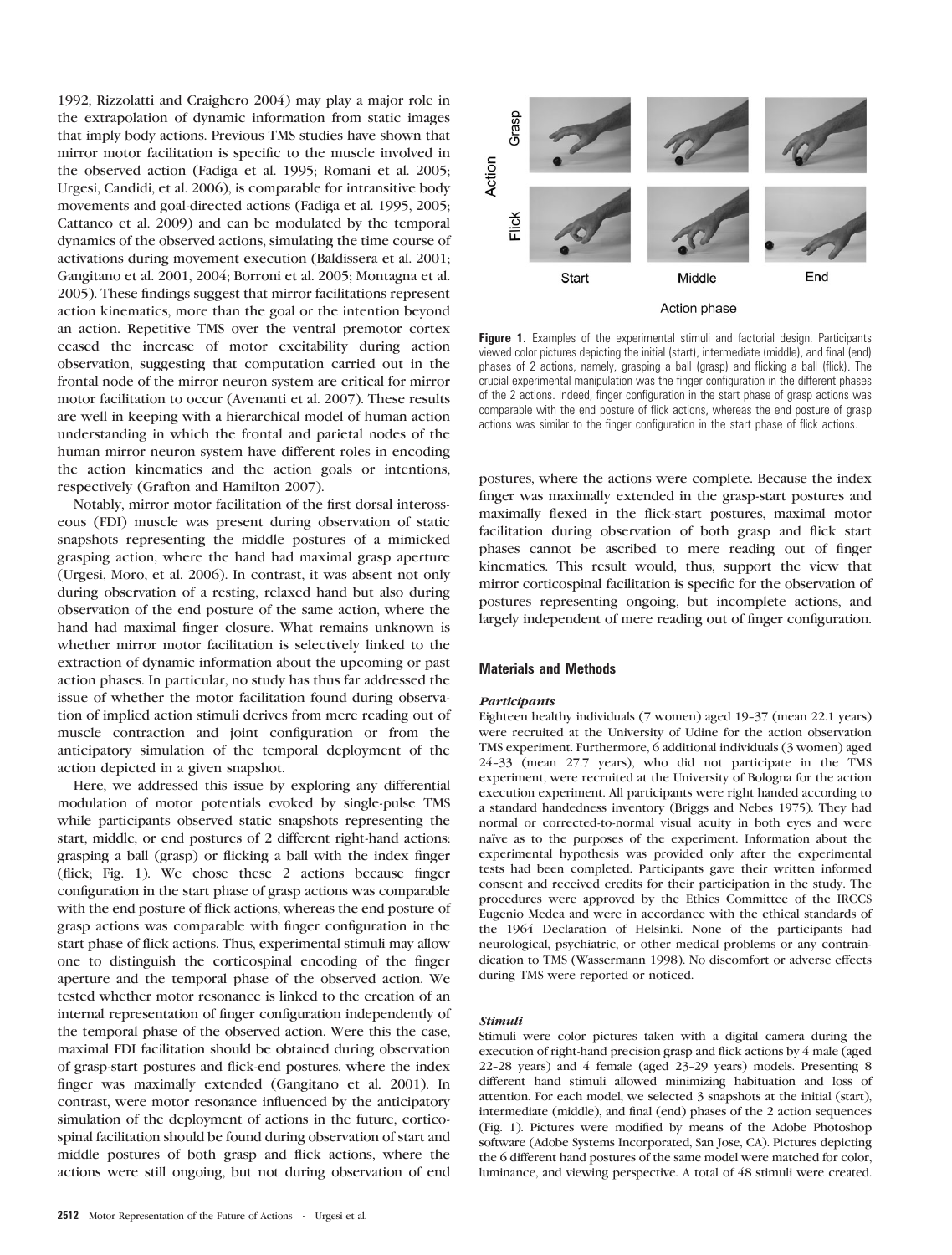They were presented on a neutral background and subtended a  $15.96^{\circ} \times$ 11.97° region viewed from a distance of 100 cm.

## Electromyography (EMG) Recording and TMS

Motor-evoked potentials (MEPs) were recorded simultaneously from the FDI and abductor digiti minimi (ADM) muscles of the right hand. It is worth noting here that the FDI muscle is strongly involved in the execution of both grasp and flick actions; by contrast, the ADM muscle does not play a major role in the execution of either action. EMG recordings were performed through surface Ag/AgCl cup electrodes (1-cm diameter) placed in a belly-tendon montage. Responses were amplified, band-pass filtered (20 Hz to 2 kHz), and digitized by means of a Viking IV EMG equipment (Nicolet Biomedical, Madison, WI). The sampling rate of the EMG signal was 20 kHz. A prestimulus recording of 80 ms was used to check for the presence of EMG activity before the TMS pulse. To make sure there was no unwanted background EMG activity before the magnetic pulse, the signal from both muscles was additionally displayed in separate channels set at high sensitivity  $(50 \mu V)$ . Moreover, during the preliminary session EMG signals were sent to loudspeakers to provide participants with an auditory feedback of their muscle relaxation. Focal TMS was performed by means of a 70-mm figure-of-8 stimulation coil (standard Magstim plastic-covered coil), connected to a Magstim Rapid (The Magstim Company, Carmarthenshire, Wales), producing a maximum output of 2 T at the coil surface (pulse duration,  $250 \,\mu s$ ; rise time,  $60 \,\mu s$ ). The coil was placed tangentially on the scalp, with the handle pointing backward and laterally 45° away from the midline, approximately perpendicular to the line of the central sulcus. This orientation induced a posterior-anterior current in the brain, which tends to activate corticospinal neurons indirectly via excitatory synaptic inputs (Di Lazzaro et al. 1998). We chose the above coil orientation based on the finding that the lowest motor threshold is achieved when the induced electric current in the brain is flowing approximately perpendicular to the central sulcus (Brasil-Neto et al. 1992; Mills et al. 1992).

During the recording session, the coil was positioned over the left motor cortex in correspondence with the optimal scalp position (OSP), defined as the position from which MEPs with maximal amplitude were recorded. The OSP was detected by moving the intersection of the coil in 1-cm steps around the motor hand area of the left motor cortex and by delivering TMS pulses at constant intensity. Participants wore a tightly fitting bathing cap on which the scalp position for stimulation was marked. The coil was held by hand, and its position with respect to the mark was checked continuously to easily compensate for small movements of the participants' head during data collection. The resting motor threshold (rMT), defined as the lowest stimulus intensity able to evoke 5 of 10 MEPs with an amplitude of at least 50  $\mu$ V, was determined by holding the stimulation coil over the OSP for the FDI muscle. Because we aimed to evaluate the differential modulation of MEPs recorded from the FDI muscle during observation of the different phases of actions, OSP and rMT were determined for the FDI. Thus, stimulation conditions were optimal to obtain facilitation of FDI MEPs in the less activating conditions, too. It is worth noting, however, that modulation of FDI, but not of ADM MEPs, was also obtained in previous studies (Urgesi, Candidi, et al. 2006; Urgesi, Moro, et al. 2006) where OSP and rMT were determined by using the ADM. Stimulation intensity during the recording sessions was 120% of the rMT and ranged from 48% to 86% (mean = 62.7%) of the maximum stimulator output. Using this procedure, a clear and stable signal was obtained from both the targeted muscles in all participants. The distance between the OSPs for the targeted muscles (FDI and ADM) turned out to be within the spatial resolution of the employed coil (ca. 1 cm; Krings et al. 1998). The MEP peak-to-peak amplitude (in mV) was collected and stored on a computer for offline analysis.

#### Procedure

Each participant was tested in a single experimental session lasting approximately 90 min. They sat in a comfortable armchair in a dimly lit room in front of a 15-in. monitor (resolution  $1024 \times 768$  pixels; refresh frequency 60 Hz). They were instructed to keep their right hand on a pillow and to fully relax their muscles with the help of the auditory feedback coming from the loudspeakers. When muscular contractions

were detected, stimulus presentation was suspended, and participants were invited to keep again full muscular relaxation. Before starting the recording session, participants were presented with examples of the stimuli and were informed that they were to be presented with static images depicting the start, middle, and end postures of precision grasp and flick actions performed by different male and female models. Subjects were also instructed to pay attention to the stimuli presented on the screen and were informed that, when requested at a given point during the experiment, they were to report the gender of the hand presented in the trial. The request was performed during 25% of trials according to a random selection procedure with the constraint of an equal distribution among the different conditions. The experimenter asked the participants to report the gender of the observed model at the end of the selected trials. However, no overt response was required at any time during stimuli presentation and MEP collection. The 6 types of pictures were randomly presented in 4 blocks of 24 trials. In each block, 4 stimuli per condition were presented with a random presentation of male and female models. A short rest was allowed before proceeding to a different block. Sixteen trials were presented for each of the 6 observation conditions (2 presentations for each of the 8 model hands), for a total of 96 trials. We also recorded 2 series of 8 MEPs while participants observed a white-colored fixation cross presented on a black background. One series was recorded at the beginning and the other at the end of the experimental session. Comparisons of MEP amplitudes in the 2 series allowed us to check for any corticospinal excitability change related to TMS per se. Stimuluspresentation timing, EMG recording, and TMS triggering, as well as randomization of stimuli in a block, were controlled using E-prime V1.2 software (Psychology Software Tools Inc., Pittsburgh, PA) running on a PC. Stimuli remained on the screen for 1500 ms.

On each trial, the magnetic pulse was randomly delivered between 500 and 16.7 ms before the offset of the stimulus to avoid any priming effects that could affect MEP size. A 9-s blank screen was presented before the next trial. Therefore, the interpulse interval ranged from 10 to 10.5 s. The choice of the interpulse interval was based on research by Chen et al. (1997) who showed that even 1 h of repetitive TMS at 0.1 Hz did not induce any change in corticospinal excitability. Thus, the procedure allowed us to rule out any experimental effect due to TMS per se.

To ensure that all participants correctly discriminated between precision grasp and flick snapshots, an action discrimination task was administered at the end of the TMS session. The different start, middle, and end postures of the 2 actions were randomly presented on the computer monitor and participants had to indicate whether each image depicted a precision grasp or a flick action by pressing the left and the right button of the computer mouse, respectively. In keeping with the TMS session, stimulus duration was 1500 ms. Response accuracy was recorded and stored for automatic analysis.

In a further post-TMS session, the experimental stimuli were presented in random order for 1500 ms on the computer monitor. For each picture, participants were asked to judge the perceived intensity of the implied motion by marking with the mouse cursor a vertical, 10-cm visual analog scale (VAS), where 0 cm was ''no effect'' and 10 cm was ''maximal effect imaginable.'' Two blocks were presented in a counterbalanced order in which participants were required to judge the intensity of the perception of the implied action of the hand or of the implied motion of the ball suggested by each of the 48 experimental stimuli.

#### Action Execution Experiment

To establish whether the corticospinal response to the observation of the different visual stimuli reflected mere read out of the level of muscle contraction rather than anticipatory coding of the observed actions, we recorded the EMG signals from the FDI and ADM muscles during actual execution of grasping and flicking actions. The participants of the action execution experiment stood in front of a table where an object with a similar size as that of the ball depicted in the experimental stimuli (2.5-cm diameter) was placed and fixed on a support. The object was connected to the computer and had a built-in button that was pressed during grasping and flicking movements, thus signaling the end phase of the movements. Movement execution was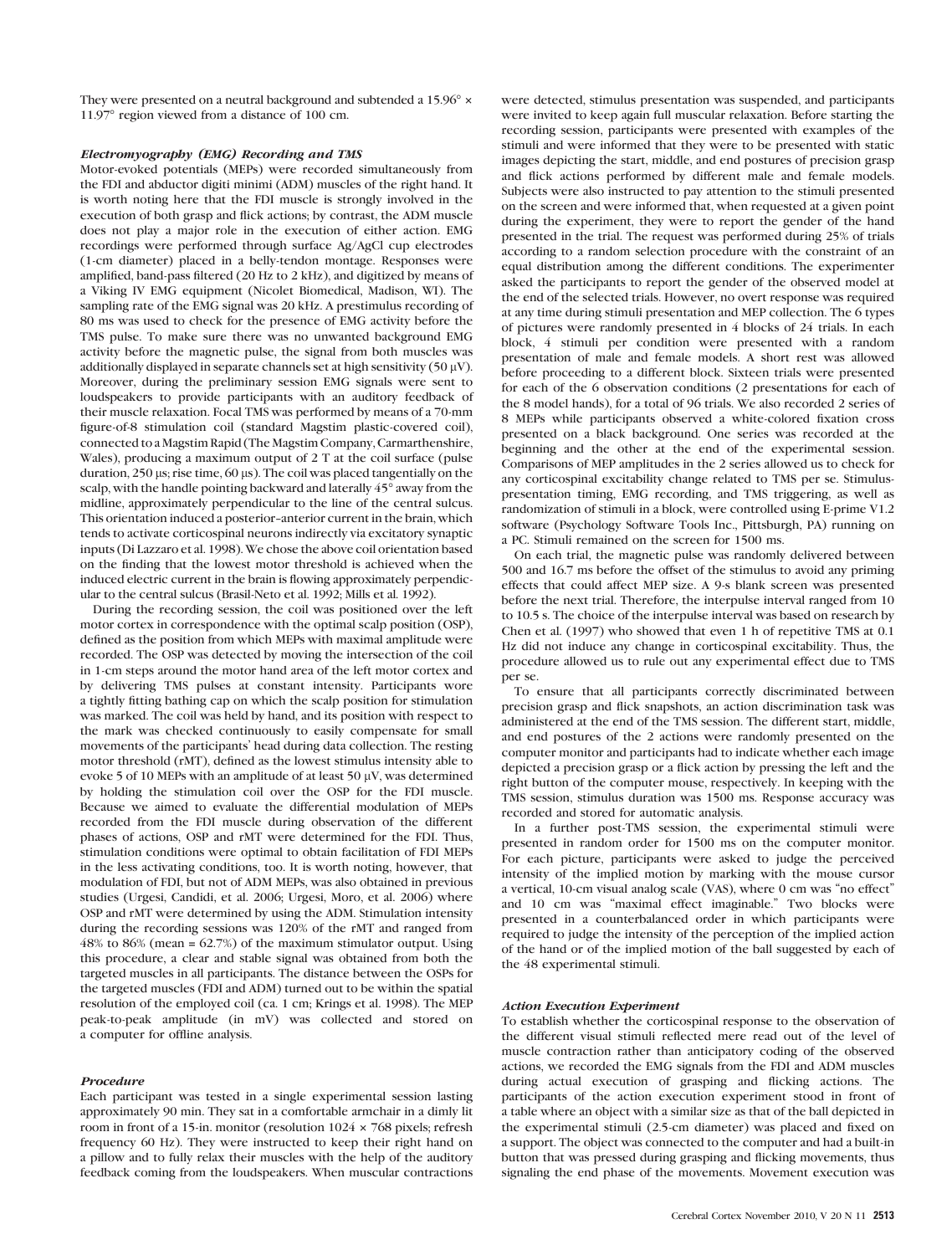guided by a sequence of 2 different tones (3 and 2 kHz, respectively) that were generated by a computer (sinus waves: 150-ms duration, intertone interval: 1 s) and signaled the starting phase (go signal) and the end of the actions (corresponding to the end phase of the visual stimuli). Therefore, the grasping and flicking movements were performed with a 0.5-Hz frequency (following the 1-Hz pace of the metronome). Before proceeding to the EMG recording session, the participants of the action execution experiment were presented with the different experimental visual stimuli and were asked to repeatedly mimic the target action (grasp or flick) with their right hand. After a variable and self-paced number of repetitions of the target-mimed action, participants actually performed the target action by grasping or flicking the object with their right hand (and thus clicking the mouse button). This event generated a trigger signal that ceased the metronome for 2 s and was used to analyze the EMG activity. A block of 15 trials was recorded for each action (grasp, flick). The order of the blocks was counterbalanced across subjects.

The EMG signals were recorded from the right FDI and the ADM muscle by means of a Biopac MP-150 (Biopac Corp., Goletta, CA) EMG equipment, band-pass filtered (20 Hz to 2 kHz, sampled at 20 kHz), digitized, and stored on a computer for offline analysis. Mean EMG responses were time locked to the finger-object contact (button press) and computed by averaging the root square rectified EMG signal across trials using 200-ms epochs over an interval of 1.2 s. The first 3 epochs covered the reaching component of the movements. Epochs 4 and 5 covered the grasping or flicking components and roughly corresponded to the start and middle phases of the visual stimuli. The last epoch included the 200-ms interval after button press and corresponded to the end phase of the visual stimuli.

#### Data Handling

Task compliance during action observation was good, as assessed by immediate verbal report of the gender of the presented hand. For each observation condition, we calculated the individual mean peak-to-peak amplitudes of MEPs recorded from the FDI and ADM muscles, the percentage of correct responses in the action discrimination task, and the mean VAS judgments of the perceived intensity of the implied hand action and of the implied object motion. Inspection of recognition performances in the action discrimination task revealed that 1 male and 1 female participant were below the chance level for pictures depicting the end posture of flick actions (0% and 38%, respectively). Because these 2 participants seemed to have systematically categorized stimuli depicting the flick-end postures as grasp action, their data were not included in the analysis. Thus, final analyses were based on data from 16 participants.

Visual inspection of the EMG recordings confirmed full muscular relaxation in all participants during MEP recording. Trials with background EMG activity preceding the TMS pulse or with an MEP amplitude deviating more than 2 standard deviation (SD) from the mean for each observation condition were discarded (4.2% of the total). No more than 3 MEPs for each observation condition were discarded and mean values were obtained from at least 13 MEPs per condition for each participant. A paired-sample t test (2-tailed) was used to compare the amplitude of MEPs recorded from the FDI and ADM muscles in the 2 series of fixation-cross trials presented at the beginning and at the end of the experimental session. The individual mean amplitude of MEPs recorded in the 2 fixation-cross series served as baseline. For each muscle, individual mean raw amplitudes of MEPs recorded during the 6 observation conditions were expressed as percentage of baseline values. Individual normalized MEP amplitudes were entered into a  $2 \times 2 \times$ 3 repeated-measure analysis of variance (ANOVA) with muscle (FDI, ADM), type of action (grasp, flick), and action phase (start, middle, and end) as within-subjects variables.

The individual percentages of correct responses in the action discrimination task, the mean VAS judgments of the perceived intensity of the implied hand action and of the implied object motion were entered into separate  $2 \times 3$  repeated-measures ANOVAs, with type of action and action phase as within-subjects variables. Furthermore, for each observation condition, we computed the Pearson correlation coefficients between the normalized FDI MEP amplitudes and 1) the VAS judgments of the perceived intensity of the implied hand action; 2) the VAS judgments of the perceived intensity of the implied object motion. Only the FDI MEP amplitudes were entered into the correlation analysis because ADM MEPs were not significantly modulated by any observation condition. The EMG signals recorded during action execution were analyzed by means of a  $2 \times 2 \times 6$  ANOVA with muscle (FDI, ADM), type of action (grasp, flick), and time (6 epochs) as within-subjects variables. All post hoc pairwise comparisons were carried out using the Newman--Keuls test. A significance threshold of  $P < 0.05$  was set for all statistical tests.

#### **Results**

# MEP Amplitude

Table 1 shows the mean raw MEP amplitudes recorded from the FDI and ADM muscles during the 2 baseline blocks and the 6 observation conditions. Mean raw MEP amplitudes during the 2 baseline blocks run at the beginning and at the end of the experimental session were not significantly different for either the FDI ( $t_{15}$  = 0.729,  $P = 0.478$ ) or the ADM muscle ( $t_{15} = -0.06$ ,  $P = 0.954$ ). This indicates that TMS per se did not induce any changes in corticospinal excitability in our experimental session.

To test whether mirror motor facilitation is higher during extrapolation of dynamic information about the upcoming action phases than the past ones, we compared normalized MEP amplitudes during observation of static snapshots depicting the start, middle, and end postures of grasp and flick actions (Fig. 2). The 3-way ANOVA yielded a significant main effect of muscle  $(F_{1,15} = 7.9, P = 0.013)$ , with FDI normalized MEPs (mean ± standard error of the mean [SEM]: 103.92% ± 9.35%) being higher than ADM normalized MEPs (87.88% ± 7%). Thus, motor facilitation during observation of grasp and flick actions was higher for the FDI muscle, which is involved in the actual execution of the same movements. The main effects of type of action ( $F_{1,15}$  < 1) and action phase ( $F_{2,30}$  = 2.19,  $P$  = 0.129) were nonsignificant. Crucially, however, we found a significant interaction between muscle and action phase  $(F_{2,30} = 5.03,$  $P = 0.013$ ). Pairwise post hoc tests showed that MEPs recorded from the FDI (Fig. 2a) were more facilitated during observation of start (108.64%  $\pm$  9.62%) and middle postures (109.26%  $\pm$ 11.28%) than during observation of end postures (93.85% ±

Amplitudes of MEPs recorded during baseline and observation conditions

|                   | Baseline                               |                                          | Grasp                                  |                                       |                                            |                                         | Flick                                      |                                           |  |
|-------------------|----------------------------------------|------------------------------------------|----------------------------------------|---------------------------------------|--------------------------------------------|-----------------------------------------|--------------------------------------------|-------------------------------------------|--|
|                   | <b>B1</b>                              | B2                                       | Start                                  | Middle                                | End                                        | Start                                   | Middle                                     | End                                       |  |
| <b>FDI</b><br>ADM | .28 ( $\pm$ 0.18)<br>$0.79~(\pm 0.13)$ | $.19$ ( $\pm$ 0.19)<br>$0.79~(\pm 0.18)$ | 1.33 $(\pm 0.19)$<br>$0.66~(\pm 0.12)$ | 1.3 $(\pm 0.17)$<br>$0.67~(\pm 0.14)$ | $1.17 \ (\pm 0.17)$<br>$0.61$ ( $\pm$ 0.1) | 1.41 ( $\pm$ 0.22)<br>$0.73~(\pm 0.17)$ | 1.42 ( $\pm$ 0.20)<br>$0.75$ ( $\pm$ 0.16) | 1.28 $(\pm 0.19)$<br>$0.75$ ( $\pm$ 0.15) |  |

Mean (±SEM) peak-to-peak amplitudes (in mV) of MEPs recorded from the FDI and ADM muscles during the 2 fixation-cross, baseline conditions run at the beginning (B1) and at the end (B2) of the experimental session, and during the 6 observation conditions.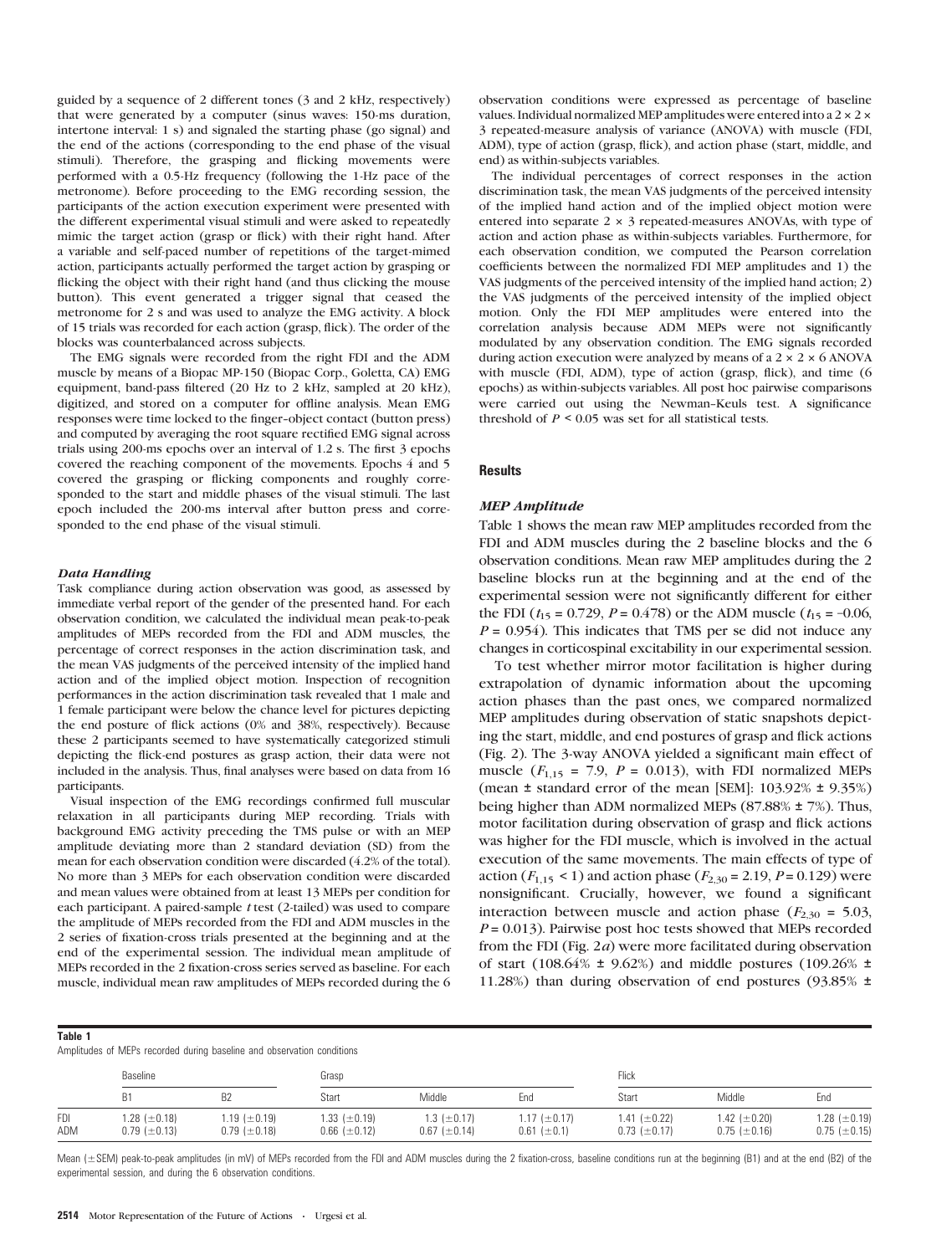

Figure 2. Muscular facilitation during observation of the different implied action phases. Amplitudes of MEPs recorded from the FDI (a) and ADM (b) muscles during the 6 observation conditions are expressed as value percentages of the MEPs recorded during the baseline (viewing a fixation cross). MEPs facilitation was higher during the observation of the start and middle phases of the 2 actions with respect to their final postures. Error bars indicate SEM.  $*P < 0.05$ .

8.76%;  $P < 0.001$  for both comparisons). Instead, comparable FDI MEPs were obtained during observation of start and middle postures ( $P = 0.864$ ). Furthermore, no modulation during observation of the 3 phases of grasp and flick actions was obtained for MEPs recorded from the ADM (Fig.  $2b$ ;  $P > 0.7$  for all comparisons), a muscle not involved in the actual execution of either actions. Although FDI MEPs were higher than ADM MEPs during observation of start  $(P < 0.001)$  and middle postures ( $P \le 0.001$ ), no between-muscle difference was obtained during observation of end postures ( $P = 0.23$ ). The 2-way interactions between muscle and type of action  $(F_{1,15} \leq 1)$  and between type of action and action phase  $(F_{1,15} \leq 1)$  were nonsignificant. Importantly, the nonsignificant effect of the 3-way interaction between muscle, type of action, and action phase  $(F_{2,30} \leq 1)$  showed that the greater motor facilitation during observation of start and middle postures versus end postures was independent of the finger configuration in the different phases of the 2 actions. Indeed, planned comparisons showed that FDI MEPs were lower during observation of grasp end postures than during observation of grasp start ( $F_{1,15}$  = 12.47,  $P = 0.003$ ) and middle postures ( $F_{1,15}$  = 5.71,  $P = 0.03$ ). In a similar vein, FDI MEPs were lower during observation of flick end postures than during observation of flick start ( $F_{1,15} = 4.81$ ,  $P = 0.044$ ) and middle postures ( $F_{1,15} =$ 5.04,  $P = 0.04$ ).

# Action Discrimination

Action discrimination performance was above 90% for all observation conditions, suggesting that participants were able discriminate whether the static snapshot stimuli were taken from grasp or flick action sequences. The ANOVA on percent correct responses revealed a significant main effect of type of action ( $F_{1,15} = 6.95$ ,  $P = 0.019$ ), because responses for grasp snapshots (98.85% ± 0.46%) were more accurate than responses for flick action snapshots (94% ± 1.76%). Nonsignificant effects of action phase ( $F_{2,30}$  = 1.39,  $P = 0.265$ ) and of the interaction between type of action and action phase  $(F_{2,30} =$ 2.6,  $P = 0.091$ ) were found. Indeed, recognition performance was comparable between the 3 phases of grasp (start: 98.44% ± 1.22%; middle: 98.88% ± 0.6%; end: 99.25% ± 0.51%) and flick actions (start: 97.75% ± 0.75%; middle: 92.25% ± 3.03%; end: 92.38% ± 2.79%). This suggests that the difference between the motor facilitation during observation of start and middle postures and that obtained during observation of end postures cannot be ascribed to different abilities in recognizing the actions represented in the different pictures.

## VAS Ratings Concerning Implied Motion of Each Stimulus

To test the relationship between motor facilitation and the perceived intensities of implied hand action and implied object motion, we compared VAS ratings on pictures representing the start, middle, and end postures of grasp and flick actions. The ANOVA on implied hand action VAS ratings (Fig. 3a) showed significant main effects of type of action ( $F_{1,15} = 4.86$ ,  $P = 0.04$ ), action phase ( $F_{2,30}$  = 9.89,  $P \le 0.001$ ), and their interaction  $(F_{2,30} = 7.47, P = 0.002)$ . Post hoc tests showed that the subjective perception of implied hand action was higher for start than for middle ( $P = 0.021$ ) and end ( $P < 0.001$ ) grasp postures. Middle grasp postures suggested higher implied hand action perception than the corresponding end postures ( $P = 0.018$ ). Thus, perception of implied hand action was maximal for the initial phases of grasp actions, which showed ongoing but incomplete movements. In contrast, no difference was observed between the perceived intensity of implied hand action suggested by the start, middle, and end postures of flick actions  $(P > 0.76$  for all comparisons). Importantly, ratings of implied hand action perception for flick end postures were higher than ratings for grasp end postures ( $P < 0.001$ ) and were not significantly different than ratings for grasp start postures ( $P =$ 0.38). Because grasp start postures activated the motor system to a greater extent than flick end postures, modulation of motor facilitation cannot be ascribed to different intensities of implied hand action perception for start, middle, and end postures.

The ANOVA on VAS ratings of implied object motion (Fig. 3b) yielded significant effects of type of action  $(F_{1,15} = 55.78)$ ,  $P < 0.001$ ), action phase ( $F_{2,30} = 27.23$ ,  $P < 0.001$ ), and their interaction ( $F_{2,30}$  = 41.86,  $P < 0.001$ ). Post hoc tests showed that the subjective perception of implied object motion was higher for start, middle, and end flick postures than for start,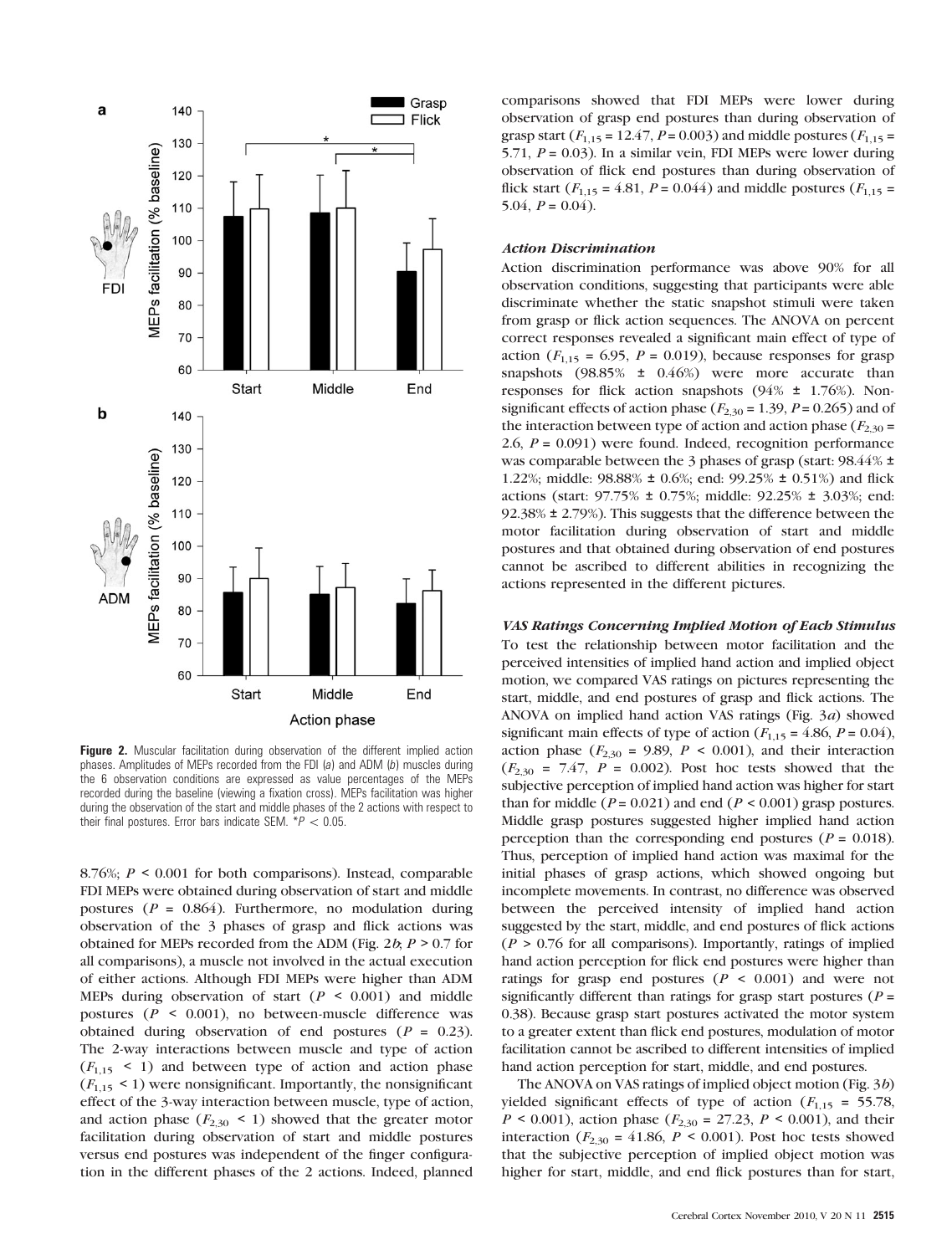

Figure 3. Subjective judgments of perceived intensity of the different implied hand actions and implied object motion. Mean VAS ratings on pictures representing the start, middle, and end postures of grasp and flick actions. (a) VAS ratings of the perceived intensity of the implied hand action were maximal for start and middle grasp postures, whereas no difference was observed between the 3 phases of flick actions. (b) VAS ratings on the perceived intensity of the implied object motion were higher for flick than for grasp action phases and were maximal for flick end postures, which exerted minimal facilitation on cortico-spinal excitability. Error bars indicate SEM.  $*\tilde{P} < 0.05$ .

middle, and end grasp postures ( $P \le 0.015$  for all comparisons). The ratings of implied object motion for the start, middle, and end postures of grasp actions did not differ from one another  $(P > 0.15$  for all comparisons). In contrast, ratings of implied object motion perception were higher for the end postures than for the start ( $P < 0.001$ ) and middle postures ( $P < 0.001$ ) of flick actions. Thus, maximal perception of implied motion of the object was suggested by the end posture of flick actions. Because observing the end postures of flick actions did not activate the FDI motor representations, modulation of motor facilitation during observation of the different phases of grasp and flick actions cannot be ascribed to the perception of implied object motion.

The absence of association between motor facilitation and implied motion perception was further corroborated by the analysis of the correlation between motor facilitation and implied motion perception ratings for each stimulus. Indeed, nonsignificant correlations were found between the individual mean normalized FDI MEP amplitudes and the VAS ratings of implied hand action (all  $-0.35 < r_s < 0.42$ , all  $Ps > 0.11$ ) and implied object motion perception (all  $-0.39 < r_s < 0.36$ , all  $Ps >$ 0.1).

#### Muscle Activation during Action Execution

The analysis of the mean root square EMG signal recorded during action execution (Fig. 4) revealed a significant main effect of muscle  $(F_{5,25} = 28.81, P = 0.003)$ , accounted for by the higher EMG signal recorded in the FDI (0.123  $\pm$  0.009 mV) with respect to the ADM muscle  $(0.080 \pm 0.004 \text{ mV})$ , a main effect of time ( $F_{5,25}$  = 50.66,  $P < 0.001$ ) and, most importantly, a significant muscle  $\times$  time interaction ( $F_{5,25} = 60.33$ ,  $P \le 0.001$ ). The effect of the interaction was accounted for by the stronger increase over time of the EMG activity recorded from the FDI muscle in comparison to that recorded from the ADM muscle. The FDI EMG activity remained constant between the epochs 1 and 2

 $(P = 0.827)$  and between the epochs 2 and 3  $(P = 0.211)$ . Importantly, a significant increase was found between epoch 3 and epoch  $4(200-400 \text{ ms})$  before the finger contacted the ball;  $P = 0.002$ ). Maximum increase was found at epoch 5 (0-200 ms before the finger-object contact), corresponding to the flexion phase of grasping and to the extending phase of flicking, and epoch 6 (0-200 ms after the contact), corresponding to the end phase of the experimental visual stimuli. Crucially, the EMG signal during epochs 5 and 6 was comparable ( $P = 0.86$ ) and was higher than that during all the previous epochs (all  $P_s \le 0.001$ ). A smaller but significant increase during epochs 5 and 6 was detected also in the ADM muscle (all  $Ps < 0.001$ ), reflecting the postural adjustments of the hand during grasping or flicking with the index finger. The EMG signal during the epochs 5 and 6 was higher in the FDI than in all the epochs of the ADM muscle (all  $Ps < 0.001$ ). No other significant main effect or interaction was found in the ANOVA (all  $F<sub>5</sub> < 2.14$ , all  $P<sub>5</sub> > 0.09$ ), suggesting a similar time course of muscle activation during execution of grasp and flick actions.

## **Discussion**

We explored the possible functional involvement of the human motor system in the anticipatory representation of observed actions by recording the cortico-spinal facilitation during observation of snapshots depicting specific finger configuration (e.g., large or small finger aperture) and snapshots depicting specific temporal phases (e.g., start or end of hand actions). In particular, we tested whether mirror motor facilitation during implied action stimuli observation was higher when extrapolating dynamic information about upcoming than past action phases. We found that observing the start and middle postures of grasp and flick actions engendered a significantly higher motor facilitation than observing their final postures. In contrast, observing the final postures of both grasp and flick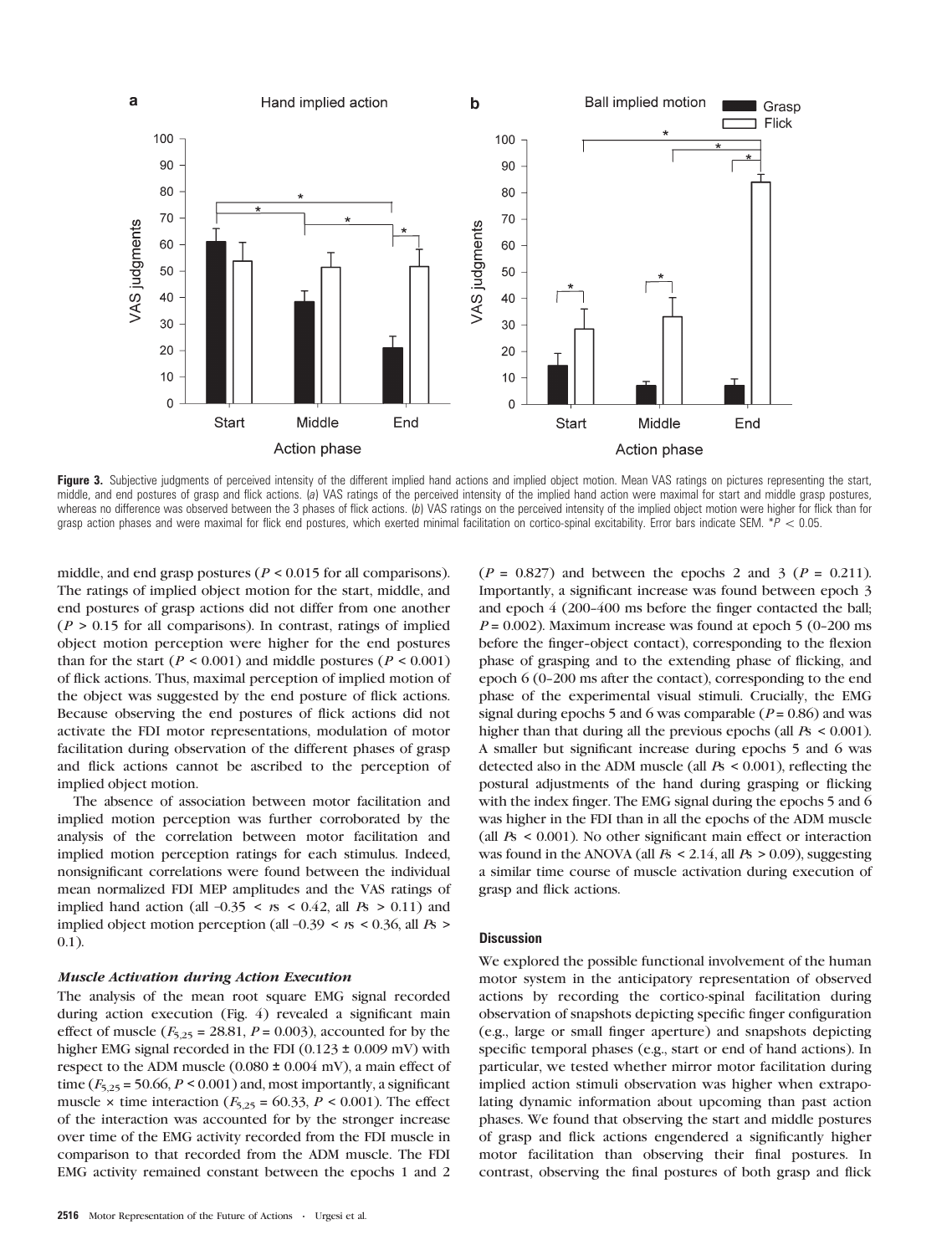

Figure 4. Time course of muscular activation during action execution. Mean root square EMG signals recorded from the FDI (a) and ADM (b) muscles during execution of grasp and flick actions. Results were pooled across 6 epochs, each lasting 200 ms. The first 3 epochs covered the reaching component, whereas epochs 4 and 5 covered the grasping or flicking components of the movements, corresponding to the start and middle phases of the visual stimuli. The last epoch corresponded to the end phase of the visual stimuli. Error bars indicate SEM.  $*P < 0.05$ .

actions did not activate the motor system. Importantly, the finger configuration in the start posture of grasp actions was comparable with the end posture of flick actions, whereas finger configuration of the end posture of grasp actions was comparable with that in the start position of flick actions. Furthermore, the EMG recording during action execution showed that muscular activation increased over time during both grasp and flick actions, reaching its maximum during the middle and end phases of the movements. Thus, differential mirror motor facilitation during start and end postures cannot be ascribed to 1) mere reading out of finger aperture and muscular activation at different postures; nor to 2) any differential ability in recognizing the actions represented in the static snapshots because action discrimination performance was comparable for the 3 action phases. The modulation of motor facilitation was independent of the perceived intensity of hand or object implied motion in start, middle,

and end postures. Indeed, although ratings of implied hand action were maximal for start and middle grasp postures, no difference was observed between the 3 phases of flick actions. On the other hand, ratings of the implied object motion were maximal for flick end postures, which exerted minimal facilitation on corticospinal excitability. Thus, a main point of novelty of the present study is that the motor facilitation contingent upon extrapolation of dynamic information from static snapshots is higher for the anticipation of the upcoming than past action phases.

#### Somatotopic Mirror Motor Mapping of Implied Body Actions

Single-pulse TMS studies demonstrate that the mirror motor facilitation contingent on observation of dynamic displays of body actions (Strafella and Paus 2000; Gangitano et al. 2001; Borroni et al. 2005; Fadiga et al. 2005; Montagna et al. 2005; Romani et al. 2005; Urgesi Candidi, et al. 2006) specifically involves the muscles that would be recruited during the actual execution of the actions. In keeping with the only other TMS study (Urgesi, Moro, et al. 2006) on this issue, the present results show that, even in the absence of explicit dynamic information, cortical--spinal muscle representations are facilitated by the observation of static snapshots evoking the perception of implied actions. Moreover, we demonstrate that MEP modulation during observation of static photographs of pincer grasp and flick actions follows the same mapping rule of actual movements. Indeed, the MEP facilitation was selective for the FDI muscle, which is activated during actual execution of the observed actions. By contrast, no motor facilitation was observed for ADM, which has only a little role in the execution of the observed actions, mostly limited to postural adjustments of the hand. The motor facilitation during observation of implied body actions suggests that the human motor system is involved in the extrapolation of action information from static images of body postures. That mapping of implied actions is related also to motor regions is in keeping with a recent eventrelated potential study that shows a specific cortical signature of observing implied action snapshots. This signature consists in a long-lasting positivity that was higher for the more dynamic stimuli, and its source was also in premotor and motor cortices and not only in cortical regions concerned with visual motion (e.g., V5/MT, EBA, or STS; Proverbio et al. 2009).

Although single-pulse TMS cannot establish the specific cortical correlates of motor activations during action observation, mirror muscular facilitation seems to be linked to the activation of the frontal node of the mirror network that matches observed and performed actions (di Pellegrino et al. 1992; Rizzolatti and Craighero 2004). Neuroimaging studies demonstrate that the motor and premotor areas are activated by viewing dynamic full (Rizzolatti et al. 1996; Decety et al. 1997; Grafton et al. 1997; Iacoboni et al. 1999; Buccino et al. 2001; Costantini et al. 2005; Gazzola and Keysers 2009; Kilner et al. 2009) and point-light displays (Saygin et al. 2004) of body actions. Crucially, repetitive TMS of ventral premotor cortex disrupted motor facilitation during observation of biomechanically possible actions, but not impossible actions (Avenanti et al. 2007), thus hinting at the primary role of the ventral premotor cortex in mediating activation of the motor system during observation of actions that belong to the observer's motor repertoire. The ventral premotor cortex may be also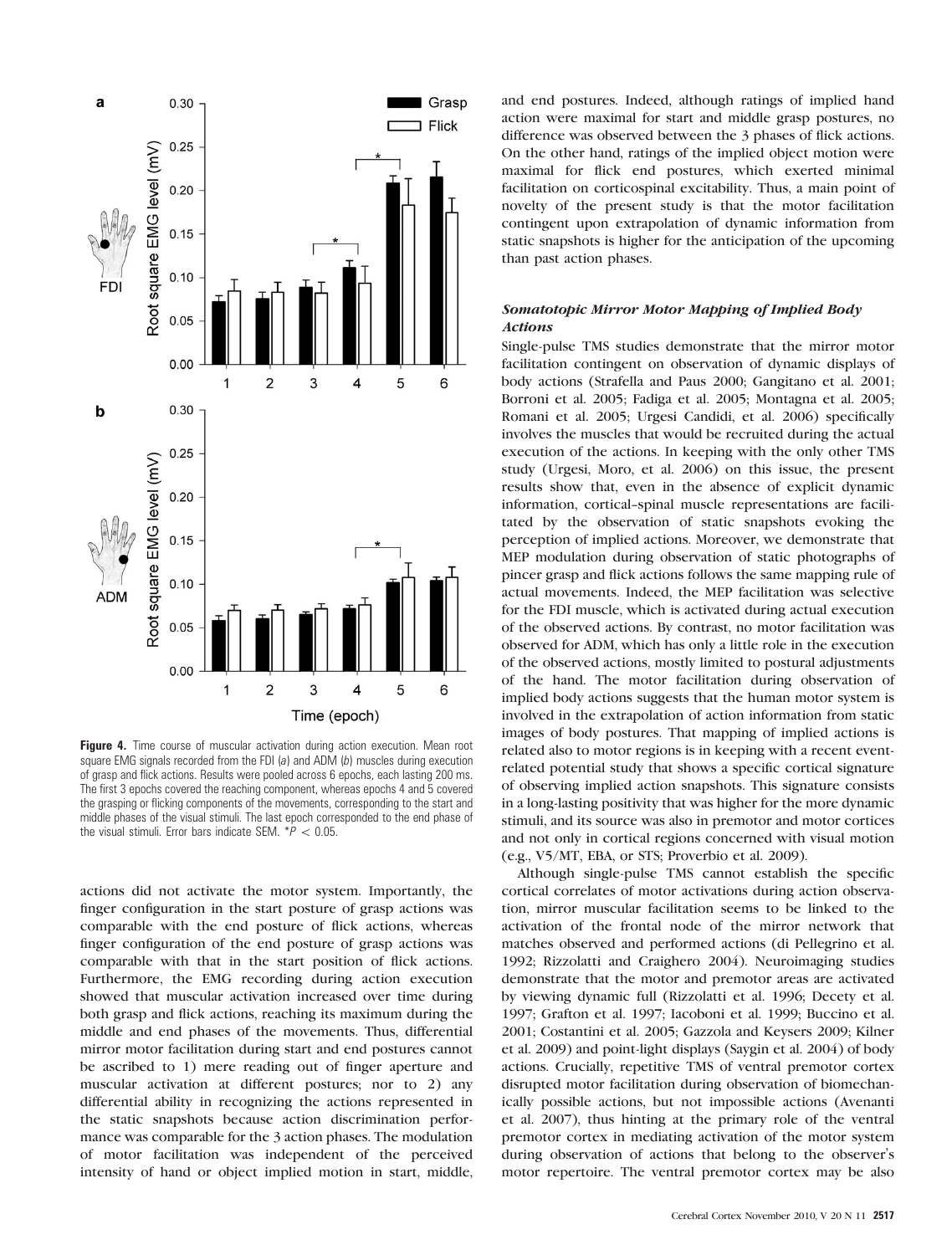involved in the perception of static images implying actions. A recent functional magnetic resonance imaging study in monkeys (Nelissen et al. 2005) has detected multiple representations of observed actions in the ventral premotor cortex, with patches activated only by full action displays and other patches activated also by mimicked actions or by static presentation of manipulable objects. In a similar vein, activation of human motor and premotor cortex was higher during observation of static pictures of goal-directed actions (Johnson-Frey et al. 2003), suggesting that mere observation of the action goal is enough to trigger mirror motor activation. However, by showing motor activation during observation of static snapshots of mimicked actions, we have demonstrated that the motor mapping of implied body actions is independent of the presentation of the target object (Urgesi, Moro, et al. 2006). Furthermore, repetitive TMS of ventral premotor cortex impaired the visual discrimination of static images implying biomechanically possible body actions (Urgesi, Calvo-Merino, et al. 2007; Urgesi, Candidi, et al. 2007), but not impossible body actions (Candidi et al. 2008). Thus, the frontal node of the mirror motor system seems to play a crucial role in the discrimination of action information extrapolated from static body postures.

The involvement of motor representations in the perception of static body postures that imply action is also in keeping with the behavioral studies that have investigated the interferential effects exerted by the passive viewing of incongruent as compared with congruent actions on movement executions. Indeed, the correct execution of an observer's actual movement can be influenced not only by viewing congruent or incongruent dynamic action sequences (Brass et al. 2000, 2001; Stürmer et al. 2000; Kilner et al. 2003), but also by single static frames suggesting congruent or incongruent actions (Craighero et al. 1996, 1999, 2002; Brass et al. 2000; Vogt et al. 2003). Thus, viewing a static image depicting moving bodies or body parts automatically activates action-related neural representations.

# The Time Course of Motor Mirroring during Observation of Implied Actions

Studies indicate that the time course of motor activation triggered by action observation seems to parallel the dynamics of movement execution (Baldissera et al. 2001; Gangitano et al. 2001, 2004; Borroni et al. 2005; Montagna et al. 2005). In a previous single-pulse TMS study, the facilitation of the cortical representation of the FDI muscle during observation of reaching to grasp actions was maximal during presentation of the snapshots with maximal finger aperture, thus in the initial stages of the hand closing phase (Gangitano et al. 2001). In a similar vein, a clear temporal modulation of amplitude of MEPs recorded from 2 hand muscles (flexor digitorum superficialis and FDI) was also found during observation of videos showing a hand reaching, grasping, and holding a sphere (Montagna et al. 2005). It is relevant that FDI facilitation was found not only during observation of the finger closing phase but also during observation of the hand closure and active object holding phase, that is, when the action was still ongoing (Montagna et al. 2005). By presenting in isolation static snapshots representing different phases of precision grasp movements (Urgesi, Moro, et al. 2006), we have previously found that facilitation of the FDI muscle responses was present during observation of the middle postures of a mimicked grasping action, when the hand had maximal grasp aperture. In contrast, FDI facilitation was absent not only during observation of a resting, relaxed hand but also during observation of a maximal finger closure hand, which suggests the movement has been completed. The temporal modulation of corticospinal excitability during actual and implied action observation is reminiscent of the firing properties of mirror neurons in the monkey's ventral premotor cortex, some of which discharge maximally during observation of the last phases of grasping (Umilta` et al. 2001), others stop firing when the target object has been achieved, whereas others continue to discharge also during the active holding phase (Gallese et al. 1996). Previous studies, however, could not establish whether the temporal modulation of motor facilitation reflects the reading of finger configuration and muscular contractions in the different postures or the anticipatory simulation of future phases of the observed action.

# Simulation of Implied Actions and Predictive Coding of Ongoing Actions

A main point of novelty of the present study is the maximal mirror motor facilitation during observation of start and middle postures of both hand grasp and flick actions. No facilitation was found during observation of end postures, which suggested that the movement was completed. Importantly, there was a great visual similarity between grasp start postures and end flick postures as well as between grasp end postures and flick start postures. Thus, the differential facilitation cannot be ascribed to the reading out of the finger kinematics at different hand apertures. It rather suggests that mirror motor mapping of implied actions is maximal for ongoing, but incomplete actions. This effect may provide a specific neural basis for the forward bias in the recognition memory of moving conspecifics found in representational momentum experiments (Verfaillie and Daems 2002). Our results support and expand the notion that the functional role of motor activation during action perception is based on predictive coding. This process allows an onlooker to understand early the goal of actions and ultimately to read early the intentions of an actor (Blakemore and Frith 2005; Cattaneo et al. 2007; Kilner et al. 2007) as well as to anticipate the future phases of upcoming actions of others (Wilson and Knoblich 2005; Prinz 2006; Schubotz 2007; Schütz-Bosbach and Prinz 2007). In particular, Wilson and Knoblich (2005) have proposed that the motor representations activated during action observation may provide an internal model of the ongoing action by generating top-down expectations and predictions on its deployment in time. This model has 2 implications: 1) the observer's motor system generates predictive representations of others' actions by projecting the course of ongoing movements into the future; 2) predictions about others' actions are fed back into the visual system and exert top-down influence on action perception, thus allowing to complete missing information.

Our results provide compelling evidence for the involvement of mirroring processes in the anticipatory simulation of observed actions. It is worth noting that motor mirror neurons are activated also when the final part of an object grasp action cannot be seen but only inferred (Umiltà et al. 2001). Therefore, motor mirroring may allow one to anticipate the course of ongoing actions and represent hidden information. In a similar vein, the facilitation of the human motor cortex during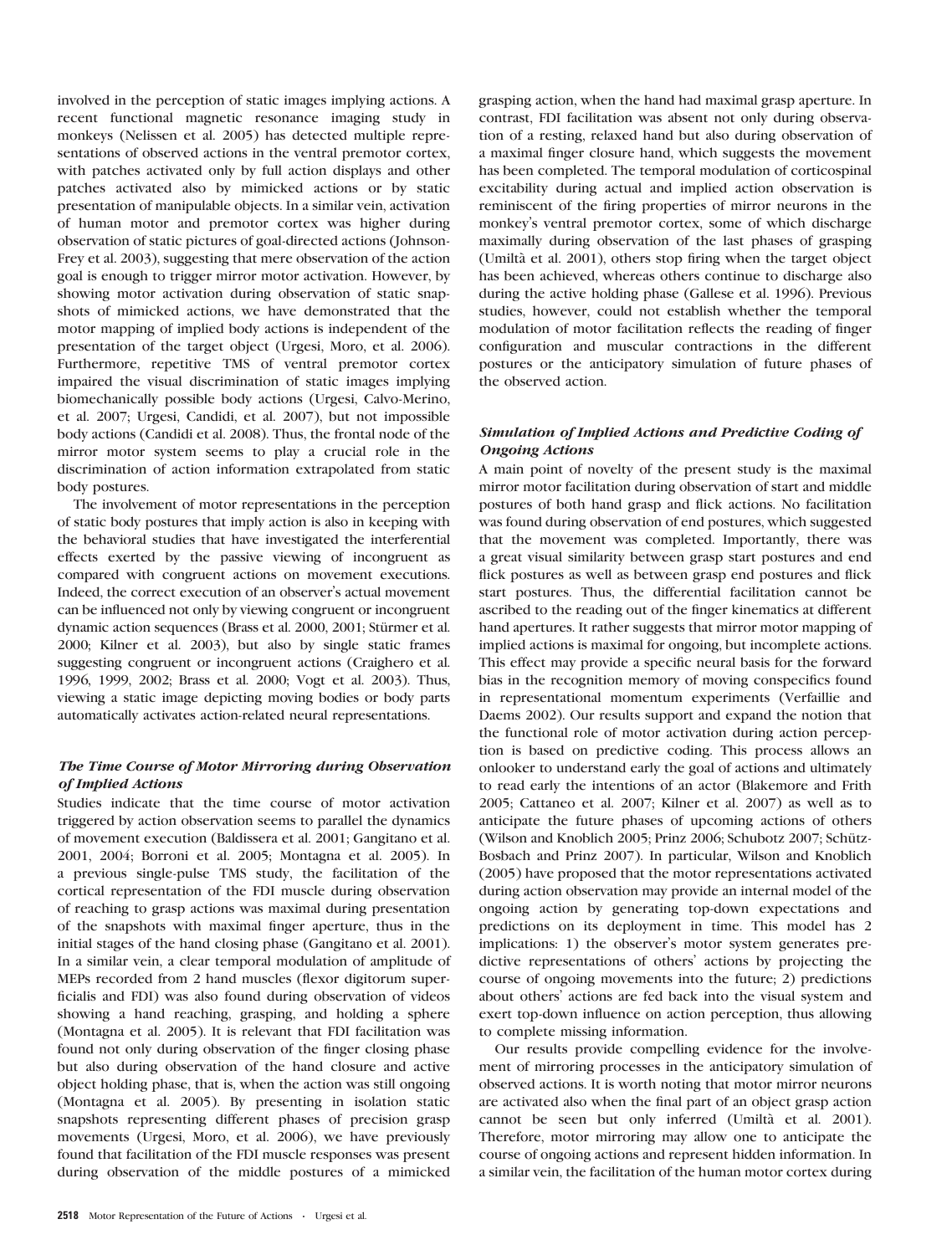observation of grasping actions was suppressed by the artificial introduction of delayed aperture or sudden closure of fingers (Gangitano et al. 2004), suggesting that mirror mapping is affected by the predictability of the sequence of observed movements. Furthermore, motor activation in response to symbolic cues signaling an upcoming movement has been found in both adults (Kilner et al. 2004; Ramnani and Miall 2004) and children (Southgate et al. 2009).

All in all, this evidence hints at the important role of the mirror system in predicting and anticipating the actions of other individuals. The higher motor facilitation during extrapolation of dynamic information about ongoing, but incomplete actions would suggest that motor mirroring may be inherently linked to predicting and anticipating the future behaviors of other individuals. The ability to provide predictive models of the perception of ongoing actions may rely on the previous motor knowledge of the observer. Several neuroimaging studies have shown that the activation of the mirror neuron system areas is modulated by the observer's motor experience (Calvo-Merino et al. 2005, 2006; Cross et al. 2006, 2009; Reithler et al. 2007; Orgs et al. 2008). On the other hand, the importance of motor expertise for action perception abilities has been demonstrated by behavioral investigations of elite athletes, who present superior abilities not only in the execution of complex actions but also in the prediction and anticipation of the behavior of other players (Farrow and Abernethy 2003; Abernethy and Zawi 2007; Abernethy et al. 2008; Weissensteiner et al. 2008). Crucially, the superior predictive abilities of elite basketball players with respect to naïve and expert observers (e.g., coaches or sport journalists) were associated to differential motor activation during observation of the early phases of erroneous versus correct shots (Aglioti et al. 2008). Therefore, motor experience may endow the motor system with the ability to predict and anticipate the actions of others ahead of their realization.

# Conclusion

The most novel result of the present study is that mirror motor facilitation is maximal during observation of implied action snapshot stimuli depicting ongoing but incomplete actions. In keeping with self- and other-action predictive coding models (Ramnani and Miall 2004), our study suggests that the frontal node of the observation--execution matching system is preferentially activated by the anticipatory simulation of the deployment of an action in the future. This would indicate that an important function of action mirroring processes is to derive from the observers' motor knowledge specific predictions concerning the future implementation of others' behaviors.

#### Funding

Istituto di Ricovero e Cura a Carattere Scientifico ''E. Medea'' (Ricerca Corrente 2009, Italian Ministry of Health to C.U.); University of Bologna, Italy (Ricerca Fondamentale Orientata 2006-2008, to A.A.); Ministero Università e Ricerca of Italy, Sapienza University of Rome, and IRCCS Fondazione Santa Lucia (to S.M.A.).

## **Notes**

We thank Dr Filippo Crostella for his help in stimuli preparation. Conflict of Interest: None declared.

#### **References**

- Abernethy B, Zawi K. 2007. Pickup of essential kinematics underpins expert perception of movement patterns. J Mot Behav. 39: 353--367.
- Abernethy B, Zawi K, Jackson RC. 2008. Expertise and attunement to kinematic constraints. Perception. 37:931-948.
- Aglioti SM, Cesari P, Romani M, Urgesi C. 2008. Action anticipation and motor resonance in elite basketball players. Nat Neurosci. 11: 1109-1116.
- Amorim MA, Lang W, Lindinger G, Mayer D, Deecke L, Berthoz A. 2000. Modulation of spatial orientation processing by mental imagery instructions: a MEG study of representational momentum. J Cogn Neurosci. 12:569-582.
- Avenanti A, Bolognini N, Maravita A, Aglioti SM. 2007. Somatic and motor components of action simulation. Curr Biol. 17:2129-2135.
- Baldissera F, Cavallari P, Craighero L, Fadiga L. 2001. Modulation of spinal excitability during observation of hand actions in humans. Eur J Neurosci. 13:190--194.
- Barraclough NE, Xiao D, Oram MW, Perrett DI. 2006. The sensitivity of primate STS neurons to walking sequences and to the degree of articulation in static images. Prog Brain Res. 154:135-148.
- Blakemore S, Frith C. 2005. The role of motor contagion in the prediction of action. Neuropsychologia. 43:260-267.
- Borroni P, Montagna M, Cerri G, Baldissera F. 2005. Cyclic time course of motor excitability modulation during the observation of a cyclic hand movement. Brain Res. 1065:115-124.
- Brasil-Neto JP, Cohen LG, Panizza M, Nilsson J, Roth BJ, Hallett M. 1992. Optimal focal transcranial magnetic activation of the human motor cortex: effects of coil orientation, shape of the induced current pulse, and stimulus intensity. J Clin Neurophysiol. 9:132-136.
- Brass M, Bekkering H, Prinz W. 2001. Movement observation affects movement execution in a simple response task. Acta Psychol (Amst). 106:3-22.
- Brass M, Bekkering H, Wohlschläger A, Prinz W. 2000. Compatibility between observed and executed finger movements: comparing symbolic, spatial, and imitative cues. Brain Cogn. 44:124-143.
- Briggs GG, Nebes RD. 1975. Patterns of hand preference in a student population. Cortex. 11:230-238.
- Buccino G, Binkofski F, Fink GR, Fadiga L, Fogassi L, Gallese V, Seitz RJ, Zilles K, Rizzolatti G, Freund HJ. 2001. Action observation activates premotor and parietal areas in a somatotopic manner: an fMRI study. Eur J Neurosci. 13:400-404.
- Calvo-Merino B, Glaser DE, Grèzes J, Passingham RE, Haggard P. 2005. Action observation and acquired motor skills: an FMRI study with expert dancers. Cereb Cortex. 15:1243-1249.
- Calvo-Merino B, Grèzes J, Glaser DE, Passingham RE, Haggard P. 2006. Seeing or doing? Influence of visual and motor familiarity in action observation. Curr Biol. 16:1905--1910.
- Candidi M, Urgesi C, Ionta S, Aglioti SM. 2008. Virtual lesion of ventral premotor cortex impairs visual perception of biomechanically possible but not impossible actions. Soc Neurosci. 3: 388--400.
- Cattaneo L, Caruana F, Jezzini A, Rizzolatti G. 2009. Representation of goal and movements without overt motor behavior in the human motor cortex: a transcranial magnetic stimulation study. J Neurosci. 29:11134--11138.
- Cattaneo L, Fabbri-Destro M, Boria S, Pieraccini C, Monti A, Cossu G, Rizzolatti G. 2007. Impairment of actions chains in autism and its possible role in intention understanding. Proc Natl Acad Sci U S A. 104:17825--17830.
- Chen R, Classen J, Gerloff C, Celnik P, Wassermann EM, Hallett M, Cohen LG. 1997. Depression of motor cortex excitability by lowfrequency transcranial magnetic stimulation. Neurology. 48: 1398-1403.
- Costantini M, Galati G, Ferretti A, Caulo M, Tartaro A, Romani GL, Aglioti SM. 2005. Neural systems underlying observation of humanly impossible movements: an FMRI study. Cereb Cortex. 15: 1761--1767.
- Craighero L, Bello A, Fadiga L, Rizzolatti G. 2002. Hand action preparation influences the responses to hand pictures. Neuropsychologia. 40:492-502.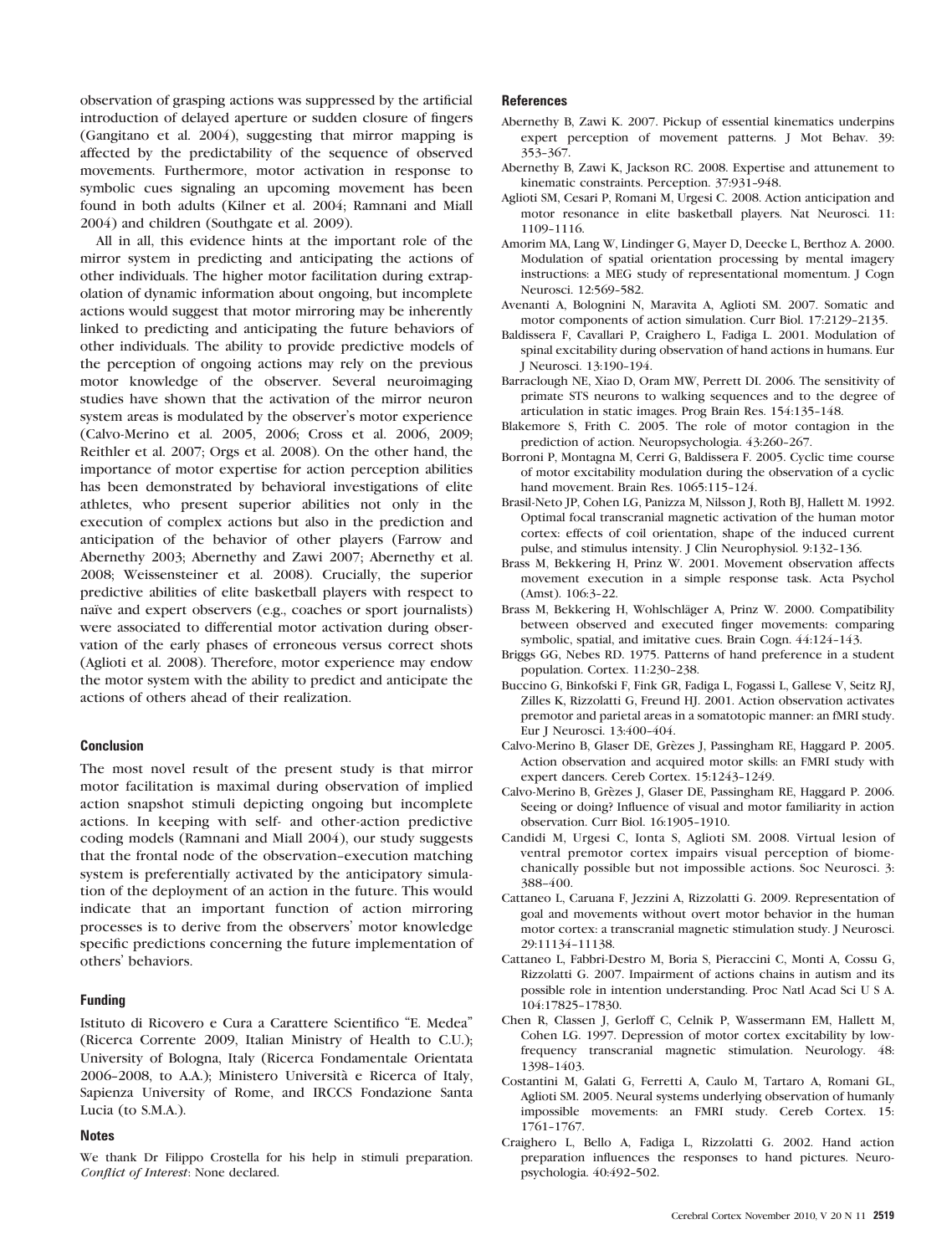- Craighero L, Fadiga L, Rizzolatti G, Umilta` C. 1999. Action for perception: a motor-visual attentional effect. J Exp Psychol Hum Percept Perform. 25:1673-1692.
- Craighero L, Fadiga L, Umilta` CA, Rizzolatti G. 1996. Evidence for visuomotor priming effect. Neuroreport. 8:347-349.
- Cross ES, Hamilton AFDC, Grafton ST. 2006. Building a motor simulation de novo: observation of dance by dancers. Neuroimage. 31:1257--1267.
- Cross ES, Kraemer DJM, Hamilton AFDC, Kelley WM, Grafton ST. 2009. Sensitivity of the action observation network to physical and observational learning. Cereb Cortex. 19:315-326.
- Decety J, Grèzes J, Costes N, Perani D, Jeannerod M, Procyk E, Grassi F, Fazio F. 1997. Brain activity during observation of actions. Influence of action content and subject's strategy. Brain. 120(Pt 10):1763-1777.
- Di Lazzaro V, Oliviero A, Profice P, Saturno E, Pilato F, Insola A, Mazzone P, Tonali P, Rothwell JC. 1998. Comparison of descending volleys evoked by transcranial magnetic and electric stimulation in conscious humans. Electroencephalogr Clin Neurophysiol. 109:397-401.
- di Pellegrino G, Fadiga L, Fogassi L, Gallese V, Rizzolatti G. 1992. Understanding motor events: a neurophysiological study. Exp Brain Res. 91:176-180.
- Dupont P, Orban GA, De Bruyn B, Verbruggen A, Mortelmans L. 1994. Many areas in the human brain respond to visual motion. J Neurophysiol. 72:1420-1424.
- Fadiga L, Craighero L, Olivier E. 2005. Human motor cortex excitability during the perception of others' action. Curr Opin Neurobiol. 15:213--218.
- Fadiga L, Fogassi L, Pavesi G, Rizzolatti G. 1995. Motor facilitation during action observation: a magnetic stimulation study. J Neurophysiol. 73:2608--2611.
- Farrow D, Abernethy B. 2003. Do expertise and the degree of perception-action coupling affect natural anticipatory performance? Perception. 32:1127-1139.
- Finke RA, Freyd JJ. 1985. Transformations of visual memory induced by implied motions of pattern elements. J Exp Psychol Learn Mem Cogn. 11:780-794.
- Finke RA, Shyi GC. 1988. Mental extrapolation and representational momentum for complex implied motions. J Exp Psychol Learn Mem Cogn. 14:112-120.
- Flach R, Knoblich G, Prinz W. 2004. The two-thirds power law in motion perception. Vis Cogn. 11:461-481.
- Freyd JJ. 1983. The mental representation of movement when static stimuli are viewed. Percept Psychophys. 33:575-581.
- Gallese V, Fadiga L, Fogassi L, Rizzolatti G. 1996. Action recognition in the premotor cortex. Brain. 119(Pt 2):593-609.
- Gangitano M, Mottaghy FM, Pascual-Leone A. 2001. Phase-specific modulation of cortical motor output during movement observation. Neuroreport. 12:1489-1492.
- Gangitano M, Mottaghy FM, Pascual-Leone A. 2004. Modulation of premotor mirror neuron activity during observation of unpredictable grasping movements. Eur J Neurosci. 20:2193--2202.
- Gazzola V, Keysers C. 2009. The observation and execution of actions share motor and somatosensory voxels in all tested subjects: singlesubject analyses of unsmoothed fMRI data. Cereb Cortex. 19:1239--1255.
- Grafton ST, Fadiga L, Arbib MA, Rizzolatti G. 1997. Premotor cortex activation during observation and naming of familiar tools. Neuroimage. 6:231-236.
- Grafton ST, Hamilton AFDC. 2007. Evidence for a distributed hierarchy of action representation in the brain. Hum Mov Sci. 26: 590-616
- Hermsdörfer J, Goldenberg G, Wachsmuth C, Conrad B, Ceballos-Baumann AO, Bartenstein P, Schwaiger M, Boecker H. 2001. Cortical correlates of gesture processing: clues to the cerebral mechanisms underlying apraxia during the imitation of meaningless gestures. Neuroimage. 14:149-161.
- Hubbard TL. 2005. Representational momentum and related displacements in spatial memory: a review of the findings. Psychon Bull Rev. 12:822-851.
- Iacoboni M, Woods RP, Brass M, Bekkering H, Mazziotta JC, Rizzolatti G. 1999. Cortical mechanisms of human imitation. Science. 286:2526--2528.
- Ingvar DH. 1985. ''Memory of the future'': an essay on the temporal organization of conscious awareness. Hum Neurobiol. 4: 127--136.
- Jellema T, Perrett DI. 2003a. Perceptual history influences neural responses to face and body postures. J Cogn Neurosci. 15:961-971.
- Jellema T, Perrett DI. 2003b. Cells in monkey STS responsive to articulated body motions and consequent static posture: a case of implied motion? Neuropsychologia. 41:1728-1737.
- Johnson-Frey SH, Maloof FR, Newman-Norlund R, Farrer C, Inati S, Grafton ST. 2003. Actions or hand-object interactions? Human inferior frontal cortex and action observation. Neuron. 39:1053--1058.
- Kilner JM, Friston KJ, Frith CD. 2007. Predictive coding: an account of the mirror neuron system. Cogn Proc. 8:159-166.
- Kilner JM, Neal A, Weiskopf N, Friston KJ, Frith CD. 2009. Evidence of mirror neurons in human inferior frontal gyrus. J Neurosci. 29:10153--10159.
- Kilner JM, Paulignan Y, Blakemore SJ. 2003. An interference effect of observed biological movement on action. Curr Biol. 13:522-525.
- Kilner JM, Vargas C, Duval S, Blakemore S, Sirigu A. 2004. Motor activation prior to observation of a predicted movement. Nat Neurosci. 7:1299-1301.
- Komatsu H. 2006. The neural mechanisms of perceptual filling-in. Nat Rev Neurosci. 7:220-231.
- Kourtzi Z, Kanwisher N. 2000. Activation in human MT/MST by static images with implied motion. J Cogn Neurosci. 12:48-55.
- Krekelberg B, Dannenberg S, Hoffmann K, Bremmer F, Ross J. 2003. Neural correlates of implied motion. Nature. 424:674-677.
- Krekelberg B, Vatakis A, Kourtzi Z. 2005. Implied motion from form in the human visual cortex. J Neurophysiol. 94:4373-4386.
- Krings T, Naujokat C, von Keyserlingk DG. 1998. Representation of cortical motor function as revealed by stereotactic transcranial magnetic stimulation. Electroencephalogr Clin Neurophysiol. 109:85-93.
- Lorteije JAM, Kenemans JL, Jellema T, van der Lubbe RHJ, Lommers MW, van Wezel RJA. 2007. Adaptation to real motion reveals direction-selective interactions between real and implied motion processing. J Cogn Neurosci. 19:1231-1240.
- Mills KR, Boniface SJ, Schubert M. 1992. Magnetic brain stimulation with a double coil: the importance of coil orientation. Electroencephalogr Clin Neurophysiol. 85:17-21.
- Montagna M, Cerri G, Borroni P, Baldissera F. 2005. Excitability changes in human corticospinal projections to muscles moving hand and fingers while viewing a reaching and grasping action. Eur J Neurosci. 22:1513--1520.
- Motes MA, Hubbard TL, Courtney JR, Rypma B. 2008. A principal components analysis of dynamic spatial memory biases. J Exp Psychol Learn Mem Cogn. 34:1076-1083.
- Nelissen K, Luppino G, Vanduffel W, Rizzolatti G, Orban GA. 2005. Observing others: multiple action representation in the frontal lobe. Science. 310:332-336.
- Orgs G, Dombrowski J, Heil M, Jansen-Osmann P. 2008. Expertise in dance modulates alpha/beta event-related desynchronization during action observation. Eur J Neurosci. 27:3380-3384.
- Peigneux P, Salmon E, van der Linden M, Garraux G, Aerts J, Delfiore G, Degueldre C, Luxen A, Orban G, Franck G. 2000. The role of lateral occipitotemporal junction and area MT/V5 in the visual analysis of upper-limb postures. Neuroimage. 11:644-655.
- Perrett DI, Xiao D, Barraclough NE, Keysers C, Oram MW. 2009. Seeing the future: natural image sequences produce ''anticipatory'' neuronal activity and bias perceptual report. Q J Exp Psychol (Colchester). 62:2081-2104.
- Pessoa L, Thompson E, Noë A. 1998. Finding out about filling-in: a guide to perceptual completion for visual science and the philosophy of perception. Behav Brain Sci. 21:723-748. discussion 748-802.
- Peuskens H, Vanrie J, Verfaillie K, Orban GA. 2005. Specificity of regions processing biological motion. Eur J Neurosci. 21:2864-2875.
- Prinz W. 2006. What re-enactment earns us. Cortex. 42:515-517.